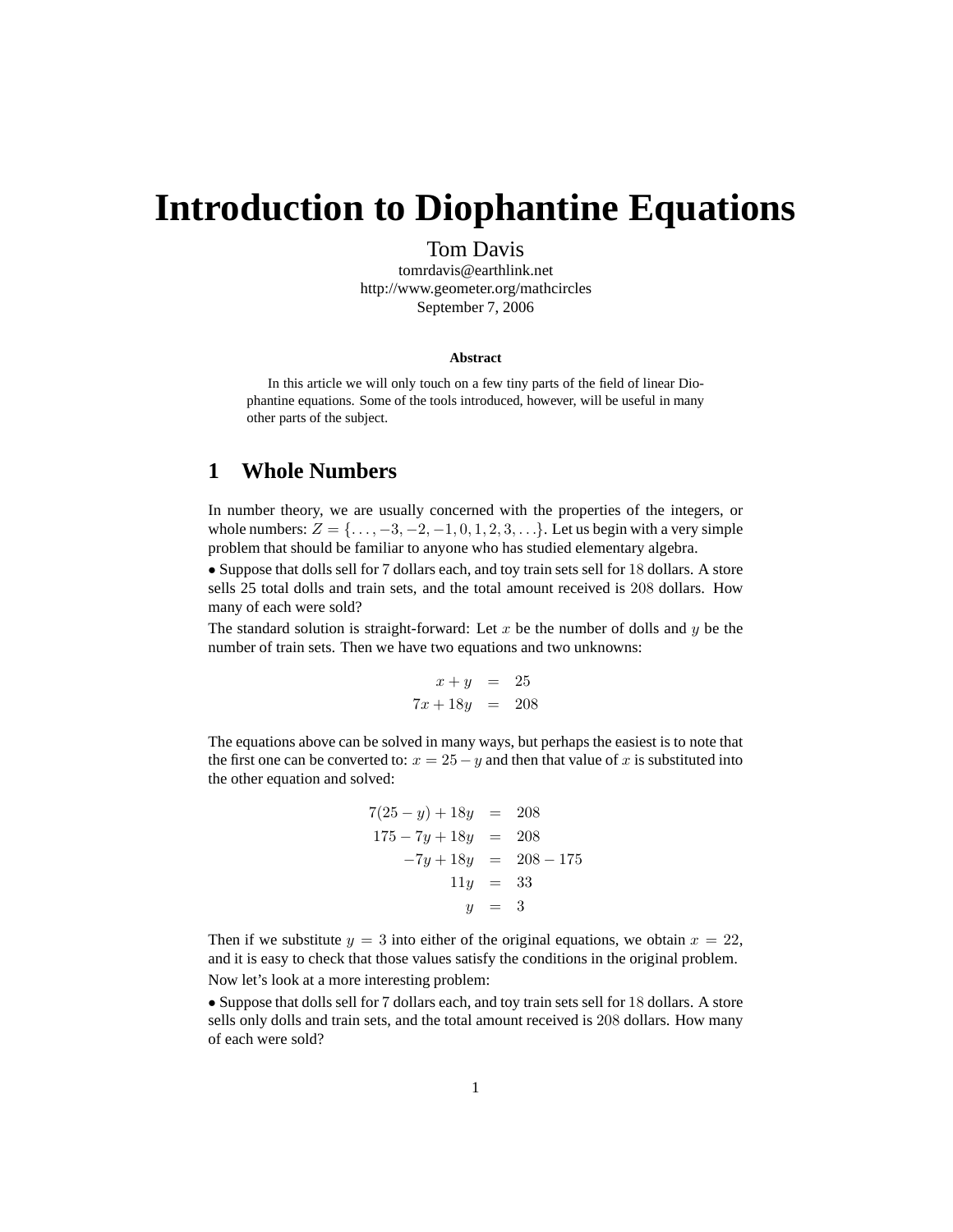This time there is only one equation:  $7x + 18y = 208$ . We probably learned in algebra class that you need as many equations as unknowns to solve problems like this, so at first it seems hopeless, but there is one additional key piece of information: the number of dolls and the number of train sets must be *non-negative whole numbers*. With that in mind, let's see what we can do, ignoring for the moment the fact that we already have a solution, namely:  $x = 22$  and  $y = 3$ .

Beginning from our original equation, we can do this:

$$
7x = 208 - 18y
$$
  

$$
x = \frac{208 - 18y}{7} = 29 - 2y + \frac{5 - 4y}{7}
$$

.

At first, this seems like we haven't made any progress, but notice that since  $y$  has to be an integer, the value of  $(29 - 2y)$  is a whole number, so also the fraction  $(5 - 4y)/7$ also has to be a whole number. Let's call it a, and then do some arithmetic with the resulting equation:

$$
a = \frac{5 - 4y}{7}
$$
  
\n
$$
7a = 5 - 4y
$$
  
\n
$$
4y = 5 - 7a
$$
  
\n
$$
y = \frac{5 - 7a}{4} = 1 - a + \frac{1 - 3a}{4}.
$$

As before, we still don't have a solution, but things look better in a sense: the denominator in the fraction is smaller: it is now 4 instead of 7. As before, since we know that a is a whole number, we know that  $1 - a$  is a whole number, and therefore  $(1 - 3a)/4$ must be a whole number which we will call b, and we'll again repeat the same sort of algebraic manipulations:

$$
b = \frac{1 - 3a}{4}
$$
  
\n
$$
4b = 1 - 3a
$$
  
\n
$$
3a = 1 - 4b
$$
  
\n
$$
a = \frac{1 - 4b}{3} = -b + \frac{1 - b}{3}.
$$

The same reasoning as before tells us that  $(1 - b)/3$  must be a whole number, so we call it c:

$$
c = \frac{1-b}{3}
$$
  

$$
3c = 1-b
$$
  

$$
b = 1-3c.
$$

Now we've actually made some progress. No matter *what* integer value c takes, b will be an integer! Let's substitute that value of b back into the previous equation:

$$
a = \frac{1 - 4b}{3} = \frac{1 - 4(1 - 3c)}{3} = \frac{-3 + 12c}{3} = -1 + 4c.
$$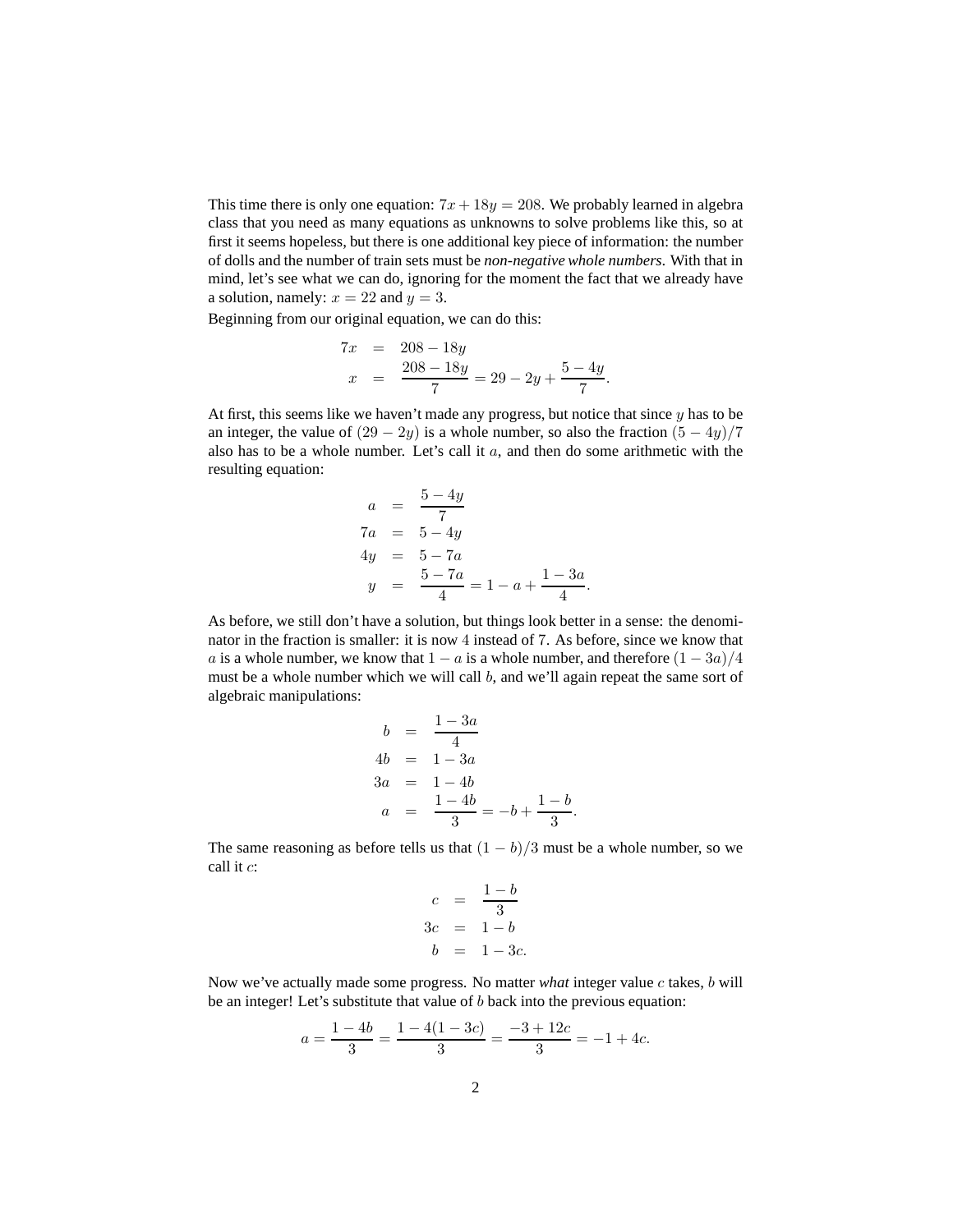Now substitute this value of  $a$  to obtain  $y$ :

$$
y = \frac{5 - 71}{4} = \frac{5 - 7(-1 + 4c)}{4} = \frac{12 - 28c}{4} = 3 - 7c.
$$

Finally, we can substitute this value of  $y$  into the original equation to obtain  $x$ :

$$
x = \frac{208 - 18y}{7} = \frac{208 - 18(3 - 7c)}{7} = \frac{154 + 126c}{4} = 22 + 18c.
$$

Our solution looks a little different from what we obtained in the first problem, but here it is:

$$
x = 22 + 18c
$$
  

$$
y = 3 - 7c
$$

If  $c = 0$  we obtain the same solution we did previously:  $x = 22$  and  $y = 3$ , but note that *any* integer value of c will yield another solution. We can see that positive values of c will yield negative values of y, but if  $c = -1$ , we obtain another solution:  $x = 4$ and  $y = 10$ . It's easy to check that both  $(x, y)$  pairs are valid solutions to the original problem. If c is smaller,  $-2$  or less, then the x values become negative, so there are no additional solutions.

When an equation of this sort is solvable by this method, there is no limit to the number of steps that need to be taken to obtain the solution. In the example above, we needed to introduce integers  $a, b$  and  $c$ , but other equations might require more or fewer of these intermediate values.

### **2 Linear Diophantine Equations**

What we have just solved is known as a Diophantine equation – an equation whose roots are required to be integers. Probably the most famous Diophantine equation is the one representing Fermat's last theorem, finally proved hundreds of years after it was proposed by Andrew Wiles:

If  $n > 2$ , there are no non-trivial<sup>1</sup> solutions in integers to the equation:

$$
x^n + y^n = z^n.
$$

There are many, many forms of Diophantine equations, but equations of the sort that we just solved are called "linear Diophantine equations": all the coefficients of the variables are integers.

Let's look a little more closely at the equation we just solved:  $7x + 18y = 208$ . If the only requirement were that the roots be integers (not necessarily non-negative integers), then our solution:  $x = 22 + 18c$  and  $y = 3 - 7c$  represent an infinite set of solutions, where every different integer value of  $c$  generates another solution.

<sup>&</sup>lt;sup>1</sup>The "trivial" solutions are those where x or y is zero.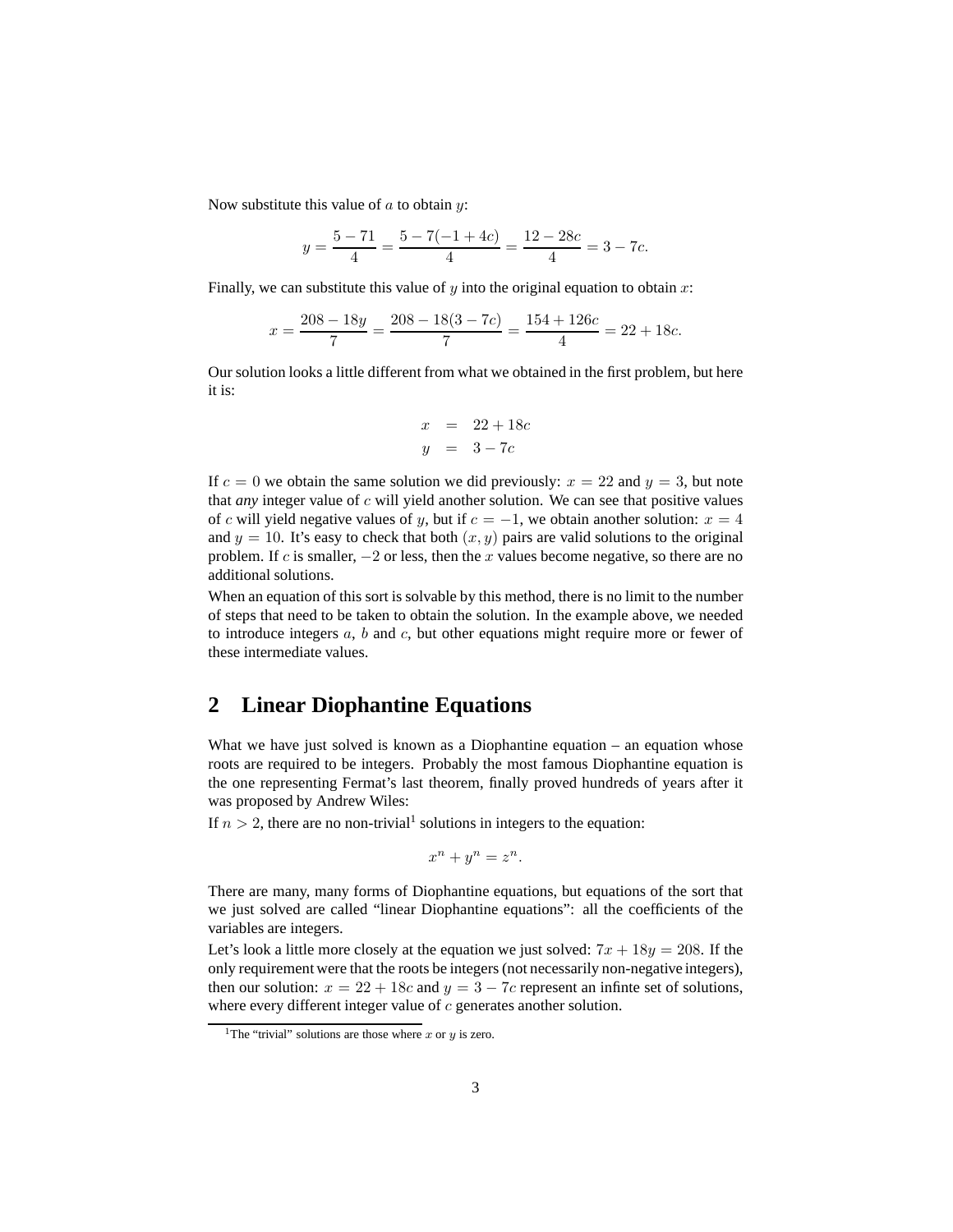A more geometric view of the problem is this: If we were to graph the equation  $7x +$  $18y = 208$ , the solutions are places where the graph passes through points that have integer coordinates. In Figure 1 a portion of that line is plotted, and the points where the graph has integer coordinates are indicated and labeled.



Figure 1: Graph of  $7x + 18y = 208$ 

Notice that all the points with integer coordinates are evenly spaced along the line. In fact, if we begin at any point and add  $18$  to the x-coordinate and at the same time subtract  $7$  from the y-coordinate, we arrive at another point on the graph with integer coordinates. A quick examination of the original equation should make it obvious why this is the case. The equation is:

$$
7x + 18y = 208.
$$

If we add 18 to the x value, we increase the left side by  $7 \cdot 18$ . If we subtract 7 from the y value, we decrease the left side by the same amount:  $18 \cdot 7$ . The net effect is to leave the left side unchanged.

Notice that this line has a negative slope and happens to cut through the first quadrant (quadrant I) and intersect some points with integer coordinates there. This may or may not be the case for the graphs of other linear Diophantine equations. Lines with positive slopes can have an infinite number of solutions where both are positive, and there are equations where there are none. It's easy to construct such equations with whatever characteristics you wish.

Does every equation of the form:

$$
ax + by = c,
$$

where a, b and c are integers have a solution  $(x, y)$ , where x and y are also integers? The answer is no. For example, what if  $a$  and  $b$  are even and  $c$  is odd? The left side must be even, and if the right side is odd, there is no possibility of a solution with integer values. Similarly, if a and b are both multiples of 3 and c is not, the left side will be a multiple of 3 and the right side is not, so again, there are no possible integer solutions.

In fact, if the greatest common divisor (GCD) of a and b does not divide c, then there are no integer solutions. The amazing thing, however, is that if the GCD of  $a$  and  $b$  also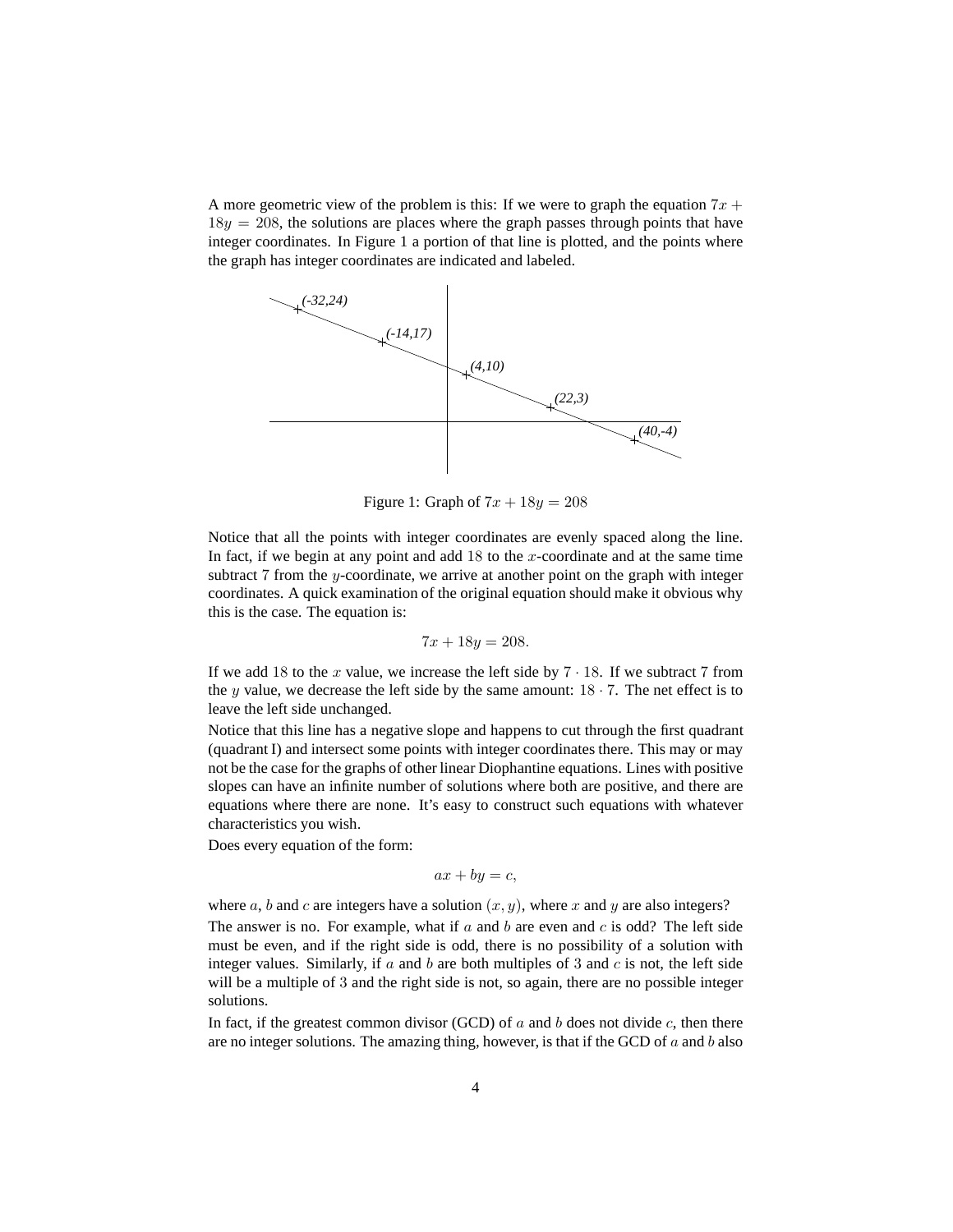divides  $c$ , then there are an infinite number of integer solutions, and we will see why that is the case later on.

Note also that another observation we made about our particular problem will also apply to a general linear Diophantine equation; namely, that if  $(x, y)$  is an integer solution to:

$$
ax + by = c
$$

then so will be  $(x + bk, y - ak)$  where k is any integer. If we substitute  $x + bk$  for x and  $y - ak$  for y, we obtain:

$$
a(x + bk) + b(y - ak) = c
$$
  
\n
$$
ax + abk + by - abk = c
$$
  
\n
$$
ax + by = c,
$$

so if  $(x, y)$  is a solution, then so also is  $(x + bk, y - ak)$ .

# **3 Reducing Fractions**

Now we will jump to a problem that at first glance is totally unrelated to linear Diophantine equations, but will turn out to be very similar. Let's begin with a very ugly problem:

Reduce the following fraction to lowest terms:

$$
\frac{179703941}{215237573}.
$$

Recall that to reduce a fraction to lowest terms, you search for numbers that are common factors of the numerator and denominator and if such numbers exist, the fraction can be simplified by dividing both numerator and denominator by that common number. For example, in the fraction 48/66 both the numerator and denominator have a factor of 6, so we have:

$$
\frac{48}{66} = \frac{6 \cdot 8}{6 \cdot 11} = \frac{8}{11}.
$$

It's easy to check that the 8 and 11 in the fraction 8/11 have no other integer common factors, so 8/11 is reduced to its simplest possible form.

With a computer, or with a heck of a lot of effort by hand or even with a calculator, we can search for common factors of the numerator and denominator of our original problem, but that could require a great amount of effort. In fact, you will need to test hundreds of possible factors before you arrive at the following:

$$
\frac{179703941}{215237573} = \frac{185071 \cdot 971}{185071 \cdot 1163} = \frac{971}{1163},
$$

and even then, a bit more work must be done to assure that 971 and 1163 have no common factors.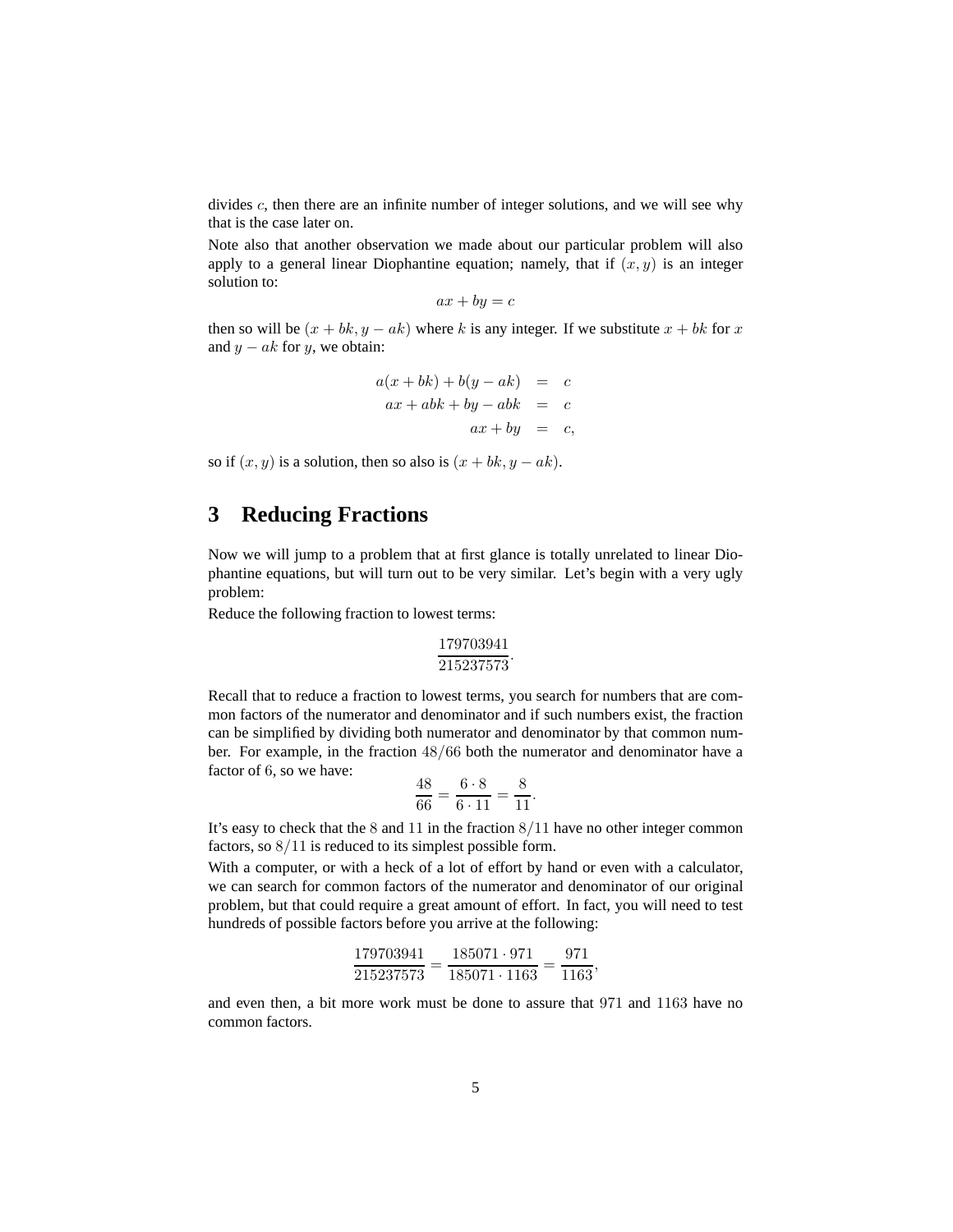What we would like to do is have a method to find the GCD (greatest common divisor) of the numerator and denominator, and then eliminate that from the numerator and denominator, yielding the fraction reduced to simplest form.

Let's try the following approach, which, except for some slightly ugly arithmetic, should seem quite familiar:

 $215237573 = 179703941 \cdot 1 + 35533632.$ 

Notice that if some number does divide 215237573 and 179703941 then it must also divide 35533632. That means that:

 $GCD(215237573, 179703941) = GCD(179703941, 35533632).$ 

Thus we have reduced the size of the numbers in our problem. We can continue in the same way:

|  | $179703941 = 35533632 \cdot 5 + 2035781$ |
|--|------------------------------------------|
|  | $35533632 = 2035781 \cdot 17 + 925355$   |
|  | $2035781 = 925355 \cdot 2 + 185071$      |
|  | $925355 = 185071 \cdot 5 + 0.$           |

In every case, any number that divides the two leftmost numbers in the equations above must also divide the rightmost, and in the final line, we observe that 185071 must be the GCD of those numbers. Once we know that 185071 divides the numerator and denominator and in fact is the largest number to do so, we can divide the numerator and denominator of our original fraction by that number to obtain the form 971/1163 as the simplest form.

This method to obtain the GCD of any two numbers is known as Euclid's algorithm.

#### **4 Euclid's Algorithm and Diophantine Equations**

Now let's use the Euclidean algorithm on two of the numbers from the original Diophantine equation we solved in Section 1:  $7x + 18y = 208$ .

$$
18 = 7 \cdot 2 + 4
$$
  
\n
$$
7 = 4 \cdot 1 + 3
$$
  
\n
$$
4 = 3 \cdot 1 + 1
$$
  
\n
$$
3 = 1 \cdot 3 + 0
$$

In this example, the final number is 1, so the GCD of 18 and 7 is 1 (in other words, 18 and 7 are relatively prime), but the interesting thing to note is that the numbers in the GCD calculation:  $18, 7, 4, 3, 1$  are the same numbers that we got as denominators and as the coefficients of the variables in the numerators in the fractions when we were solving the Diophantine equation  $7x + 18y = 208$ . The only oddball numbers were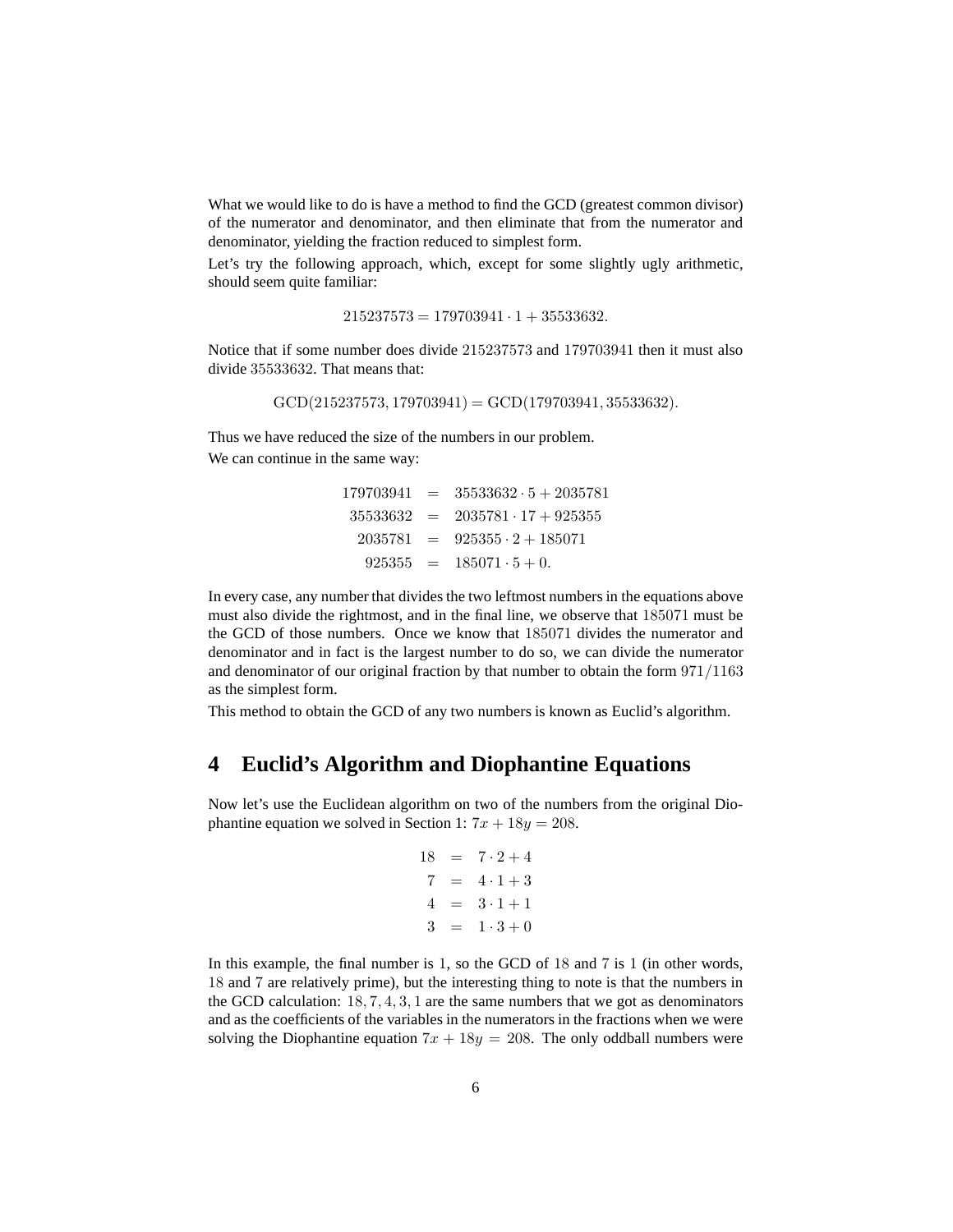the constants in the numerators, and that's not surprising: we never used the number 208 when we were using the Euclidean algorithm to find the GCD of 18 and 7. If you check the arithmetic calculations that are being done in each case, it will be clear why the numbers generated in both examples must be the same.

Suppose that the original Diophantine equation had had a 1 instead of the 208. To make sure you understand the technique we used to solve our Diophantine equation it would be a good exercise to solve the following equation by yourself before reading on:

$$
7x + 18y = 1
$$

Here's the solution (but just the equations: the textual arguments are omitted):

$$
7x + 18y = 1
$$
  
\n
$$
x = \frac{1 - 18y}{7} = -2y + \frac{1 - 4y}{7}
$$
  
\n
$$
a = \frac{1 - 4y}{7}
$$
  
\n
$$
y = \frac{1 - 7a}{4} = -a + \frac{1 - 3a}{4}
$$
  
\n
$$
b = \frac{1 - 3a}{4}
$$
  
\n
$$
a = \frac{1 - 4b}{3} = -b + \frac{1 - b}{3}
$$
  
\n
$$
c = \frac{1 - b}{3}
$$
  
\n
$$
b = 1 - 3c
$$

The nice thing about the 1 in place of the 208 is that it remains constant throughout the calculation, whereas the 208 was reduced as various of the denominators divided it evenly. In *this* calculation, all the other coefficients are the same as the numbers generated in the straight-forward calculation of the GCD of 7 and 18.

To complete the solution, we need to back-substitute the  $b = 1 - 3c$  and after a few steps we obtain:  $x = -5 + 18c$  and  $y = 2 - 7c$ , where c is an arbitrary integer. (Obviously this equation will have no solutions where both  $x$  and  $y$  are positive.)

Thus when you do a GCD calculation of  $a$  and  $b$ , and that GCD turns out to be 1, you've done a lot of the work toward solving the Diophantine equation

$$
ax + by = 1.
$$

So if we can do the Euclidean algorithm, we can find with almost no effort other than a little arithmetic the coefficients we need to solve a linear Diophantine equation of the form  $ax + by = 1$ . Of course we'd like to be able to solve equations where the 1 is replaced by an arbitrary number  $c$ , but that is actually not too difficult.

As as example, let's find solutions for  $7x + 18y = 208$  assuming that we've solved  $7x + 18y = 1$ . The solutions for the latter equation are  $x = -5 + 18c$  and  $y = 2 - 7c$ ,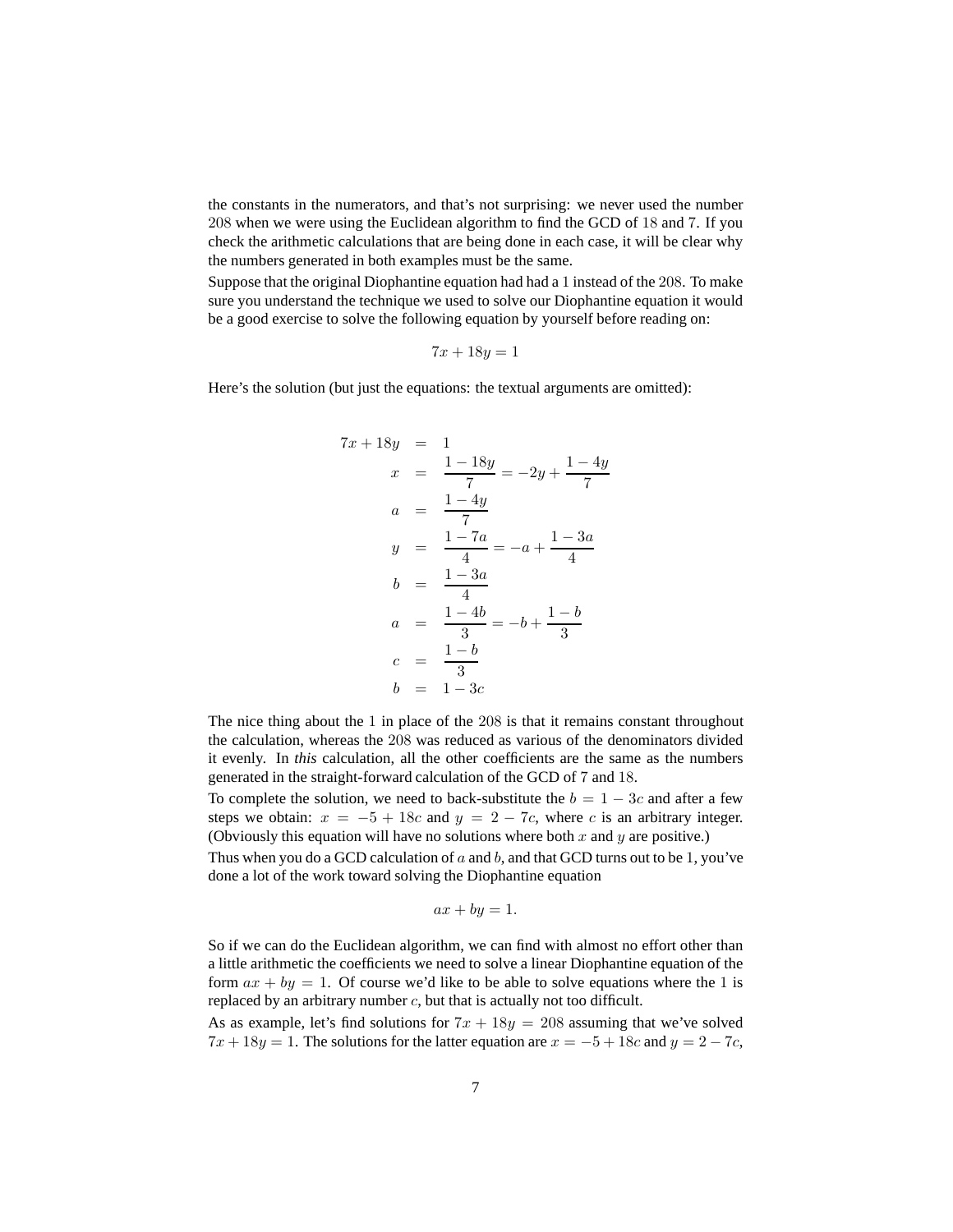where c is an arbitrary integer. An easy solution is simply to set  $c = 0$  and obtain  $x = -5$  and  $y = 2$  as a particular solution. But if we multiply x and y by 208, then the left side will be increased by a factor of 208 so if we increase the right side by the same factor, we'll have an  $(x, y)$  pair that satisfies our original equation  $7x + 18y = 208$ .

Thus a solution is this:  $x = -5 \cdot 208 = -1040$  and  $y = 2 \cdot 208 = 416$ . It's easy to plug these numbers in to check that they are valid.

But we also noticed that adding any multiple of  $18$  to x while at the same time adding that same multiple of  $-7$  to y will yield the other solutions, so the general solution to our original problem is:  $x = -1040 + 18k$  and  $y = 416 - 7k$ . If  $k = 58$ , for example, this yields the solution  $x = 4$  and  $y = 10$ .

We have seen that if we have any solution to one of these linear Diophantine equations, we can obtain all the others by adding constant multiples of the opposite coefficients to the given solution, all we really need is one solution.

In the previous examples, once we got to the point where we had  $b = 1 - 3c$ , we backsubstituted and carefully kept track of the coefficient of  $c$  in the calculations. But since *any* solution will generate all the others, why not let  $c = 0$ ? Then we just need to track a single number.

# **5 Putting It All Together**

Let's use the techniques above, but in their most simplified form, to solve another Diophantine equation. Here's the problem:

• In a pet shop, rats cost 5 dollars, guppies cost 3 dollars and crickets cost 10 cents. One hundred animals are sold, and the total receipts are 100 dollars. How many rats, guppies and crickets were sold?

If r, q and c represent the number of rats, guppies and crickets, respectively, we've got two equations (but three unknowns):

$$
r + g + c = 100
$$
  

$$
5r + 3g + 1c = 100
$$

To turn the problem into a purely integer problem, multiply the second equation by 10:

$$
r + g + c = 100
$$
  

$$
50r + 30g + c = 1000
$$

If we subtract the first equation from the second we obtain the familiar looking linear Diophantine equation in two variables:

$$
49r + 29g = 900.
$$

Luckily, the GCD for 49 and 29 is 1 which divides 900 so there will be solutions (although possibly not solutions where all the values are non-negative.

(This problem is probably much easier to solve using "guess and check" techniques: we know that the number of crickets must be a multiple of 10, so you could just try 0, 10, 20, ..., 100 of them.)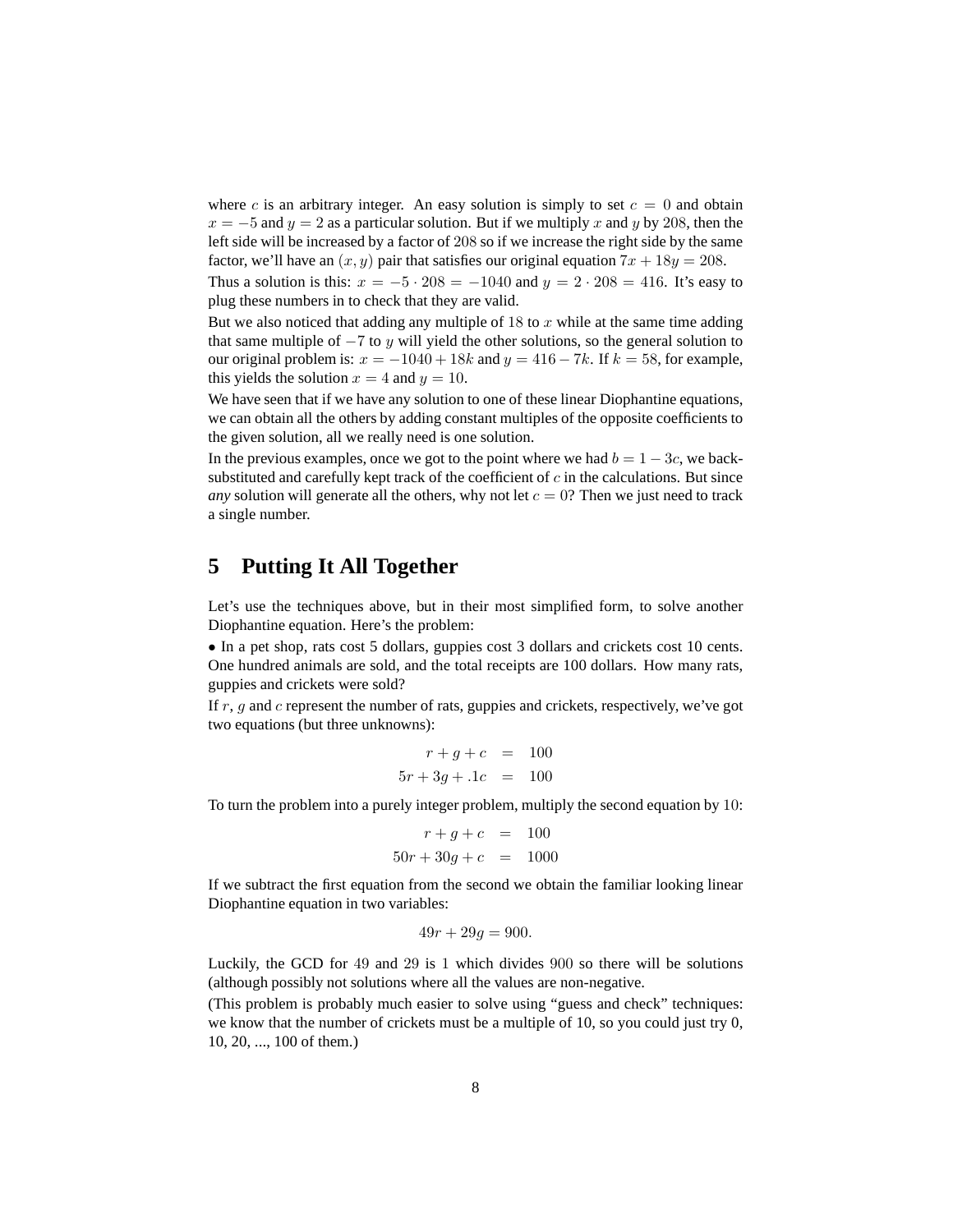Let's find the GCD of 49 and 29, using the Euclidean algorithm:

$$
49 = 29 \cdot 1 + 20
$$
  
\n
$$
29 = 20 \cdot 1 + 9
$$
  
\n
$$
20 = 9 \cdot 2 + 2
$$
  
\n
$$
9 = 2 \cdot 4 + 1
$$
  
\n
$$
2 = 1 \cdot 2 + 0
$$

Since we've used the variable  $c$  for the number of crickets, and  $g$  for the number of guppies, let's use variables  $i, j, k$ , et cetera for the integer values of fractions that we get as we step through the solution of the Diophantine equation. We will a particular solution to the simpler equation:

$$
49r + 29g = 1
$$

and then multiply both  $r$  and  $g$  by 900 for a solution to the original problem.

Without doing any calculations, but just reading the values obtained from the Euclidean algorithm used to calculate the GCD of 49 and 29 and the variables  $i, j, k$  and l as the integer values of fractions, we can just write down the relationships among them (expressed both ways). For the purposes of finding a solution to the equation, only the expressions on the right are important. Note how the numbers in the fractions (other than the 1, of course) are exactly the same as the numbers on the left in the execution of the Euclidean algorithm to find the GCD of 49 and 29 above.

$$
r = \frac{1 - 29g}{49} \quad g = \frac{1 - 49r}{29}
$$

$$
i = \frac{1 - 20r}{29} \quad r = \frac{1 - 29i}{20}
$$

$$
j = \frac{1 - 9i}{20} \quad i = \frac{1 - 20j}{9}
$$

$$
k = \frac{1 - 2j}{9} \quad j = \frac{1 - 9k}{2}
$$

$$
l = \frac{1 - k}{2} \quad k = 1 - 2l
$$

From the last line, clearly  $k = 2l$  for arbitrary integers l, so just set  $l = 0$  to obtain a particular solution. If  $l = 0$ , then  $k = 1$ . If  $k = 1$  then  $j = -4$ . If  $j = -4$ , then  $i = 9$ . If  $i = 9$  then  $r = -13$ . And if  $r = -13$ , then  $g = 22$ .

It's easy to check our work; namely, that  $r = -13$  and  $q = 22$  is a solution to:

$$
49r + 29g = 1.
$$

To obtain a particular solution to the original equation, multiply by 900:  $r = -11700$ and  $g = 19800$ . From previous considerations, we know that the general solution to